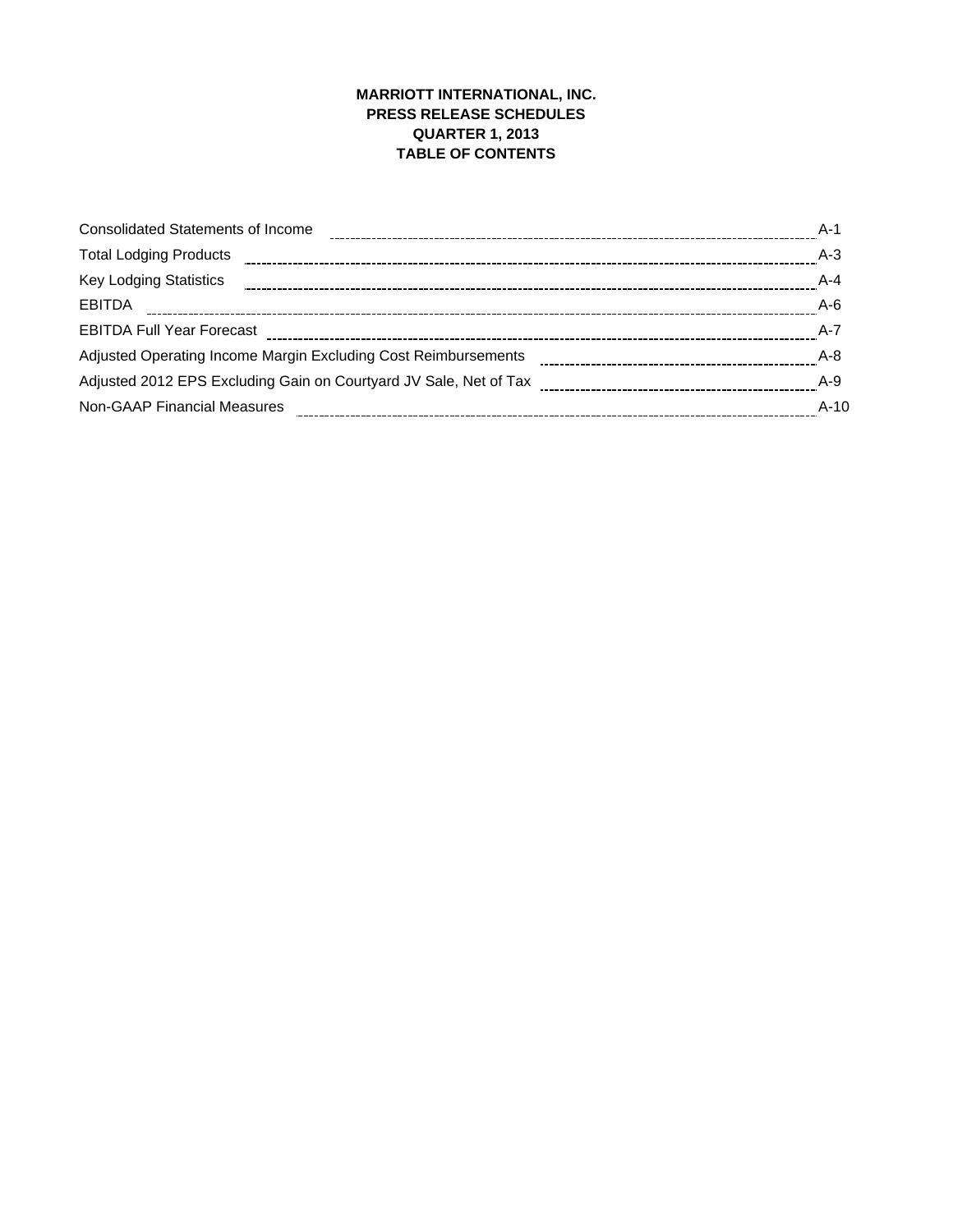## **MARRIOTT INTERNATIONAL, INC. CONSOLIDATED STATEMENTS OF INCOME FIRST QUARTER 2013 AND 2012**

(in millions, except per share amounts)

|                                                                 |    | 93 Days Ended<br>March 31, 2013 <sup>1</sup> |    | 84 Days Ended<br>March 23, 2012 <sup>1</sup> | <b>Percent</b><br>Better/<br>(Worse) |
|-----------------------------------------------------------------|----|----------------------------------------------|----|----------------------------------------------|--------------------------------------|
| <b>REVENUES</b>                                                 |    |                                              |    |                                              |                                      |
| Base management fees                                            | \$ | 153                                          | \$ | 124                                          | 23                                   |
| Franchise fees                                                  |    | 151                                          |    | 126                                          | 20                                   |
| Incentive management fees                                       |    | 66                                           |    | 50                                           | 32                                   |
| Owned, leased, corporate housing and other revenue <sup>2</sup> |    | 224                                          |    | 217                                          | 3                                    |
| Cost reimbursements <sup>3</sup>                                |    | 2,548                                        |    | 2,035                                        | 25                                   |
| <b>Total Revenues</b>                                           |    | 3,142                                        |    | 2,552                                        | 23                                   |
| <b>OPERATING COSTS AND EXPENSES</b>                             |    |                                              |    |                                              |                                      |
| Owned, leased and corporate housing - direct <sup>4</sup>       |    | 188                                          |    | 195                                          | 4                                    |
| Reimbursed costs                                                |    | 2,548                                        |    | 2,035                                        | (25)                                 |
| General, administrative and other <sup>5</sup>                  |    | 180                                          |    | 147                                          | (22)                                 |
| <b>Total Expenses</b>                                           |    | 2,916                                        |    | 2,377                                        | (23)                                 |
| <b>OPERATING INCOME</b>                                         |    | 226                                          |    | 175                                          | 29                                   |
| Gains and other income <sup>6</sup>                             |    | 3                                            |    | $\overline{2}$                               | 50                                   |
| Interest expense                                                |    | (31)                                         |    | (33)                                         | 6                                    |
| Interest income                                                 |    | 3                                            |    | 4                                            | (25)                                 |
| Equity in earnings/ (losses) <sup>7</sup>                       |    |                                              |    | (1)                                          | 100                                  |
| <b>INCOME BEFORE INCOME TAXES</b>                               |    | 201                                          |    | 147                                          | 37                                   |
| Provision for income taxes                                      |    | (65)                                         |    | (43)                                         | (51)                                 |
| <b>NET INCOME</b>                                               | \$ | 136                                          | \$ | 104                                          | 31                                   |
| <b>EARNINGS PER SHARE - Basic</b><br>Earnings per share         | \$ | 0.44                                         | \$ | 0.31                                         | 42                                   |
|                                                                 |    |                                              |    |                                              |                                      |
| <b>EARNINGS PER SHARE - Diluted</b><br>Earnings per share       | \$ | 0.43                                         | \$ | 0.30                                         | 43                                   |
| <b>Basic Shares</b>                                             |    | 311.8                                        |    | 333.7                                        |                                      |
| <b>Diluted Shares</b>                                           |    | 320.0                                        |    | 344.6                                        |                                      |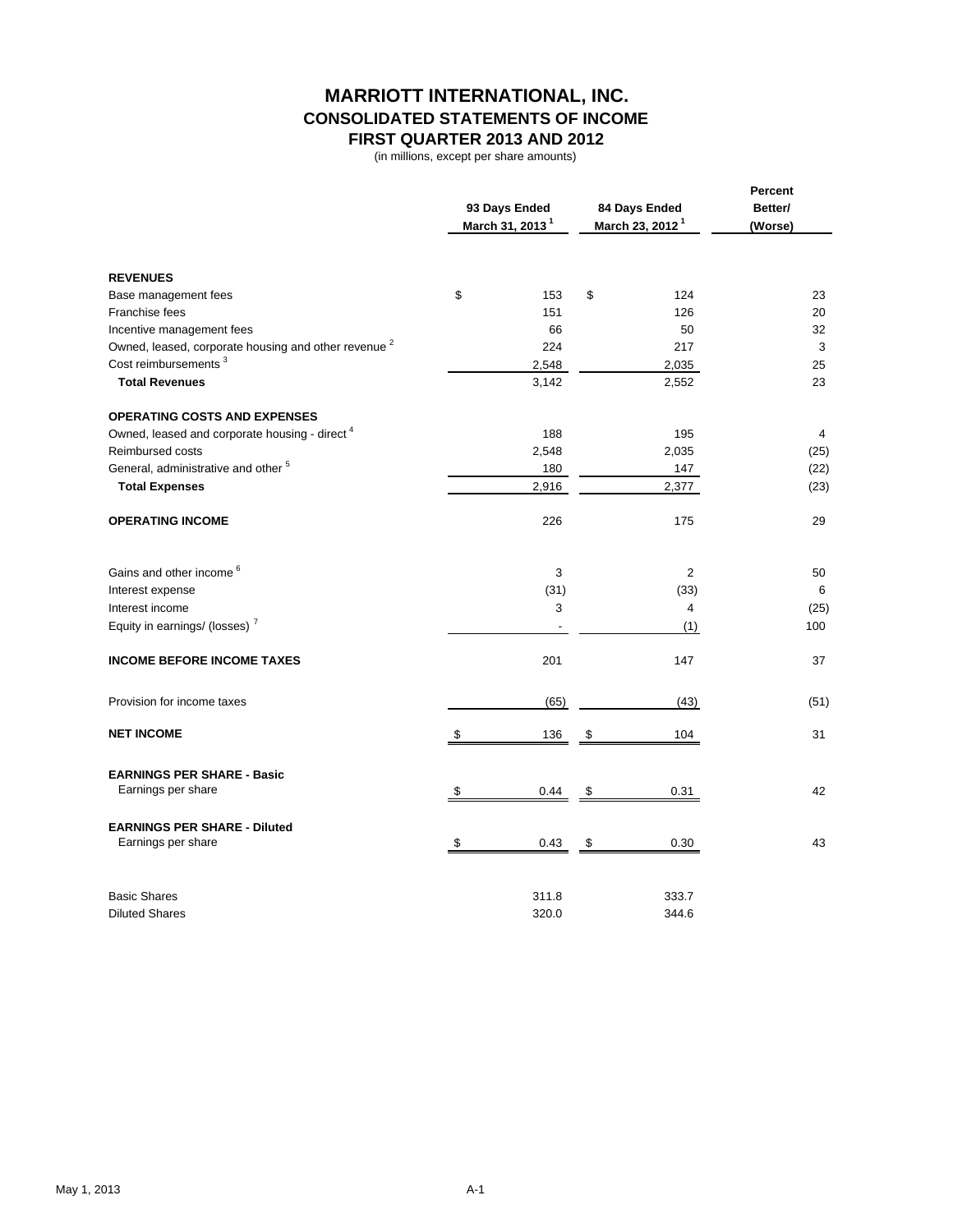## **MARRIOTT INTERNATIONAL, INC. CONSOLIDATED STATEMENTS OF INCOME**

- $1 -$  The 2013 first quarter began on December 29, 2012 and ended on March 31, 2013 and includes 93 days of activity. The 2012 first quarter began on December 31, 2011 and ended on March 23, 2012 and includes 84 days of activity.
- <sup>2</sup> Owned, leased, corporate housing and other revenue includes revenue from the properties we own or lease, termination fees, branding fees, other revenue and revenue from our corporate housing business through our sale of that business on April 30, 2012.
- <sup>3</sup> Cost reimbursements include reimbursements from properties for Marriott-funded operating expenses.
- 4 *Owned, leased and corporate housing direct* expenses include operating expenses related to our owned or leased hotels, including lease payments, pre-opening expenses and depreciation, plus expenses related to our corporate housing business through our sale of that business on April 30, 2012.
- 5 *General, administrative and other* expenses include the overhead costs allocated to our segments, and our corporate overhead costs and general expenses.
- 6 *Gains and other income* includes gains and losses on the sale of real estate, note sales or repayments, the sale or other-than-temporary impairment of joint ventures and investments, debt extinguishments, and income from cost method joint ventures.
- 7 *Equity in earnings/ (losses)* includes our equity in earnings or losses of unconsolidated equity method joint ventures.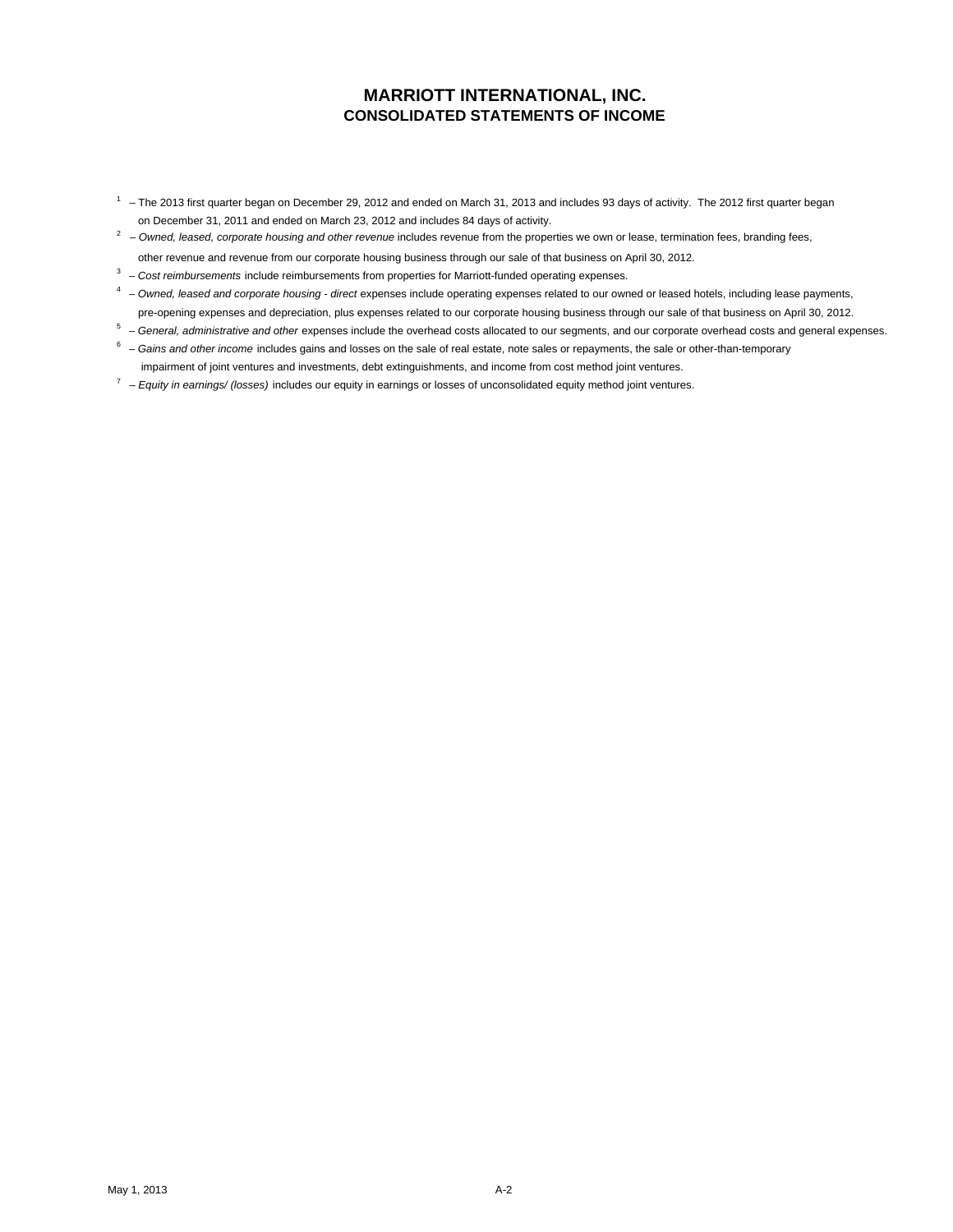## **MARRIOTT INTERNATIONAL, INC. TOTAL LODGING PRODUCTS 1**

|                                      |                   | <b>Number of Properties</b> |                          |                   | <b>Number of Rooms/Suites</b> |                          |
|--------------------------------------|-------------------|-----------------------------|--------------------------|-------------------|-------------------------------|--------------------------|
| <b>Brand</b>                         | March 31,<br>2013 | March 23,<br>2012           | vs. March 23,<br>2012    | March 31,<br>2013 | March 23,<br>2012             | vs. March 23,<br>2012    |
| <b>Domestic Full-Service</b>         |                   |                             |                          |                   |                               |                          |
| <b>Marriott Hotels &amp; Resorts</b> | 348               | 351                         | (3)                      | 140,629           | 142,078                       | (1, 449)                 |
| Renaissance Hotels                   | 78                | 80                          | (2)                      | 28,209            | 29,229                        | (1,020)                  |
| Autograph Collection                 | 26                | 20                          | 6                        | 6,910             | 5,815                         | 1,095                    |
| Gaylord Hotels                       | 5                 | L,                          | 5                        | 8,098             |                               | 8,098                    |
| <b>Domestic Limited-Service</b>      |                   |                             |                          |                   |                               |                          |
| Courtyard                            | 820               | 807                         | 13                       | 115,095           | 113,692                       | 1,403                    |
| Fairfield Inn & Suites               | 679               | 670                         | 9                        | 61,666            | 60,680                        | 986                      |
| <b>SpringHill Suites</b>             | 297               | 288                         | 9                        | 34,844            | 33,821                        | 1,023                    |
| Residence Inn                        | 607               | 597                         | 10                       | 73,249            | 72,078                        | 1,171                    |
| <b>TownePlace Suites</b>             | 212               | 202                         | 10                       | 21,118            | 20,248                        | 870                      |
| International                        |                   |                             |                          |                   |                               |                          |
| Marriott Hotels & Resorts            | 210               | 202                         | 8                        | 64,392            | 61,968                        | 2,424                    |
| Renaissance Hotels                   | 75                | 74                          | 1                        | 24,400            | 23,730                        | 670                      |
| Autograph Collection                 | 10                | 5                           | 5                        | 1,223             | 548                           | 675                      |
| Courtyard                            | 114               | 111                         | 3                        | 22,244            | 21,777                        | 467                      |
| Fairfield Inn & Suites               | 13                | 13                          | $\overline{a}$           | 1,568             | 1,568                         |                          |
| <b>SpringHill Suites</b>             | 2                 | $\overline{2}$              | $\overline{a}$           | 299               | 299                           |                          |
| Residence Inn                        | 23                | 22                          | 1                        | 3,229             | 3,028                         | 201                      |
| <b>TownePlace Suites</b>             | $\overline{2}$    | $\mathbf{1}$                | $\mathbf{1}$             | 278               | 105                           | 173                      |
| <b>Marriott Executive Apartments</b> | 26                | 24                          | $\overline{2}$           | 4,140             | 3,826                         | 314                      |
| <b>Luxury</b>                        |                   |                             |                          |                   |                               |                          |
| The Ritz-Carlton - Domestic          | 38                | 39                          | (1)                      | 11,357            | 11,587                        | (230)                    |
| The Ritz-Carlton - International     | 43                | 39                          | $\overline{4}$           | 13,120            | 11,996                        | 1,124                    |
| <b>Bulgari Hotels &amp; Resorts</b>  | 3                 | $\overline{2}$              | 1                        | 202               | 117                           | 85                       |
| <b>EDITION</b>                       | 1                 | $\mathbf{1}$                | L,                       | 78                | 78                            |                          |
| The Ritz-Carlton Residential         | 37                | 34                          | 3                        | 4,067             | 3,838                         | 229                      |
| The Ritz-Carlton Serviced Apartments | 4                 | 4                           | $\overline{a}$           | 579               | 579                           | $\overline{\phantom{a}}$ |
| <b>Unconsolidated Joint Ventures</b> |                   |                             |                          |                   |                               |                          |
| <b>AC Hotels by Marriott</b>         | 79                | 75                          | 4                        | 8,819             | 7,976                         | 843                      |
| Autograph Collection                 | 5                 | 5                           | $\overline{\phantom{a}}$ | 348               | 350                           | (2)                      |
| Timeshare <sup>2</sup>               | 65                | 64                          | $\mathbf{1}$             | 13,002            | 12,932                        | 70                       |
| <b>Total</b>                         | 3,822             | 3,732                       | 90                       | 663,163           | 643,943                       | 19,220                   |

<sup>1</sup> Total Lodging Products as of March 23, 2012 does not include 2,095 ExecuStay corporate housing rental units. Because we completed the sale of our corporate housing business in the second quarter of 2012, we had no ExecuStay units at the end of the first quarter of 2013.

 $^2$  Timeshare unit and room counts are as of March 22, 2013 and March 23, 2012, the end of Marriott Vacation Worldwide's first quarter for 2013 and 2012, respectively.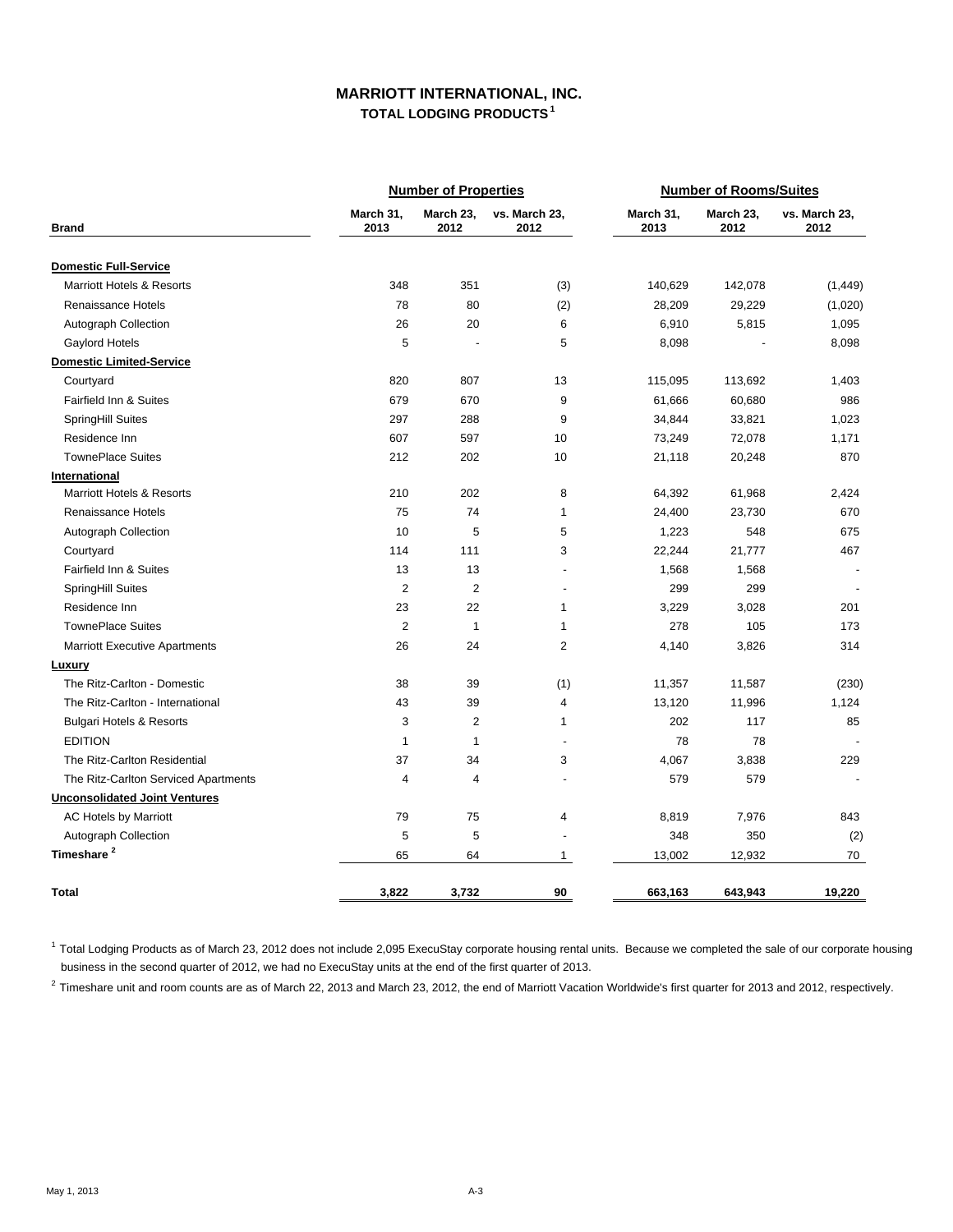## **MARRIOTT INTERNATIONAL, INC. KEY LODGING STATISTICS**

#### **Constant \$**

## **Comparable Company-Operated International Properties1**

|                                         | Three Months Ended March 31, 2013 and March 31, 2012 |                 |                |                          |              |                      |                           |  |
|-----------------------------------------|------------------------------------------------------|-----------------|----------------|--------------------------|--------------|----------------------|---------------------------|--|
|                                         |                                                      | <b>REVPAR</b>   |                | Occupancy                |              |                      | <b>Average Daily Rate</b> |  |
| Region                                  | 2013                                                 | vs. 2012        | 2013           | vs. 2012                 |              | 2013                 | vs. 2012                  |  |
| Caribbean & Latin America<br>Europe     | \$179.53<br>\$102.00                                 | 5.7%<br>$-2.7%$ | 78.0%<br>62.8% | $-0.1\%$ pts.<br>$0.1\%$ | pts.         | \$230.21<br>\$162.45 | 5.8%<br>$-2.9%$           |  |
| Middle East & Africa<br>Asia Pacific    | \$91.05<br>\$103.51                                  | 10.7%<br>3.1%   | 59.1%<br>70.1% | 4.1%<br>1.5%             | pts.<br>pts. | \$154.00<br>\$147.61 | 3.1%<br>1.0%              |  |
| <b>Regional Composite</b> <sup>2</sup>  | \$110.39                                             | 2.0%            | 66.9%          | 1.0% pts.                |              | \$164.95             | 0.4%                      |  |
| <b>International Luxury<sup>3</sup></b> | \$255.45                                             | 10.7%           | 65.4%          | 4.0% pts.                |              | \$390.45             | 4.0%                      |  |
| Total International <sup>4</sup>        | \$129.23                                             | 4.1%            | 66.7%          | $1.4\%$ pts.             |              | \$193.67             | 1.9%                      |  |
| Worldwide <sup>5</sup>                  | \$118.96                                             | 5.2%            | 68.4%          | $0.7%$ pts.              |              | \$174.03             | 4.1%                      |  |

## **Comparable Systemwide International Properties<sup>1</sup>**

|                                          | Three Months Ended March 31, 2013 and March 31, 2012 |               |       |                 |          |                           |  |  |
|------------------------------------------|------------------------------------------------------|---------------|-------|-----------------|----------|---------------------------|--|--|
|                                          |                                                      | <b>REVPAR</b> |       | Occupancy       |          | <b>Average Daily Rate</b> |  |  |
| Region                                   | 2013                                                 | vs. 2012      | 2013  | vs. 2012        | 2013     | vs. 2012                  |  |  |
| Caribbean & Latin America                | \$147.97                                             | 6.1%          | 73.6% | $1.3\%$<br>pts. | \$200.97 | 4.2%                      |  |  |
| Europe                                   | \$97.04                                              | $-1.8%$       | 61.2% | $0.6\%$<br>pts. | \$158.55 | $-2.7%$                   |  |  |
| Middle East & Africa                     | \$89.53                                              | 11.2%         | 59.7% | 4.1%<br>pts.    | \$150.06 | 3.5%                      |  |  |
| Asia Pacific                             | \$105.43                                             | 3.3%          | 70.3% | 1.7%<br>pts.    | \$149.88 | 0.9%                      |  |  |
| <b>Regional Composite</b> <sup>°</sup>   | \$107.05                                             | 2.5%          | 66.0% | 1.4% pts.       | \$162.16 | 0.3%                      |  |  |
| <b>International Luxury</b> <sup>3</sup> | \$255.45                                             | 10.7%         | 65.4% | 4.0% pts.       | \$390.45 | 4.0%                      |  |  |
| <b>Total International</b> <sup>4</sup>  | \$122.66                                             | 4.1%          | 66.0% | $1.7\%$ pts.    | \$185.99 | 1.5%                      |  |  |
| Worldwide <sup>7</sup>                   | \$97.48                                              | 4.6%          | 67.5% | $0.6\%$ pts.    | \$144.50 | 3.8%                      |  |  |

<sup>1</sup> Statistics are in constant dollars. International includes properties located outside the United States and Canada, except for

Worldwide which includes the United States.

<sup>2</sup> Includes Marriott Hotels & Resorts, Renaissance Hotels, Courtyard, and Residence Inn properties.

<sup>3</sup> Includes The Ritz-Carlton properties located outside of the United States and Canada and Bulgari Hotels & Resorts and EDITION properties.

<sup>4</sup> Includes Regional Composite and International Luxury.

<sup>5</sup> Includes Marriott Hotels & Resorts, Renaissance Hotels, The Ritz-Carlton, Bulgari Hotels & Resorts, EDITION, Residence Inn, Courtyard, Fairfield Inn & Suites, TownePlace Suites, and SpringHill Suites properties.

<sup>6</sup> Includes Marriott Hotels & Resorts, Renaissance Hotels, Autograph Collection, Courtyard, Residence Inn, and Fairfield Inn & Suites properties.

<sup>7</sup> Includes Marriott Hotels & Resorts, Renaissance Hotels, Autograph Collection, The Ritz-Carlton, Bulgari Hotels & Resorts, EDITION, Residence Inn, Courtyard, Fairfield Inn & Suites, TownePlace Suites, and SpringHill Suites properties.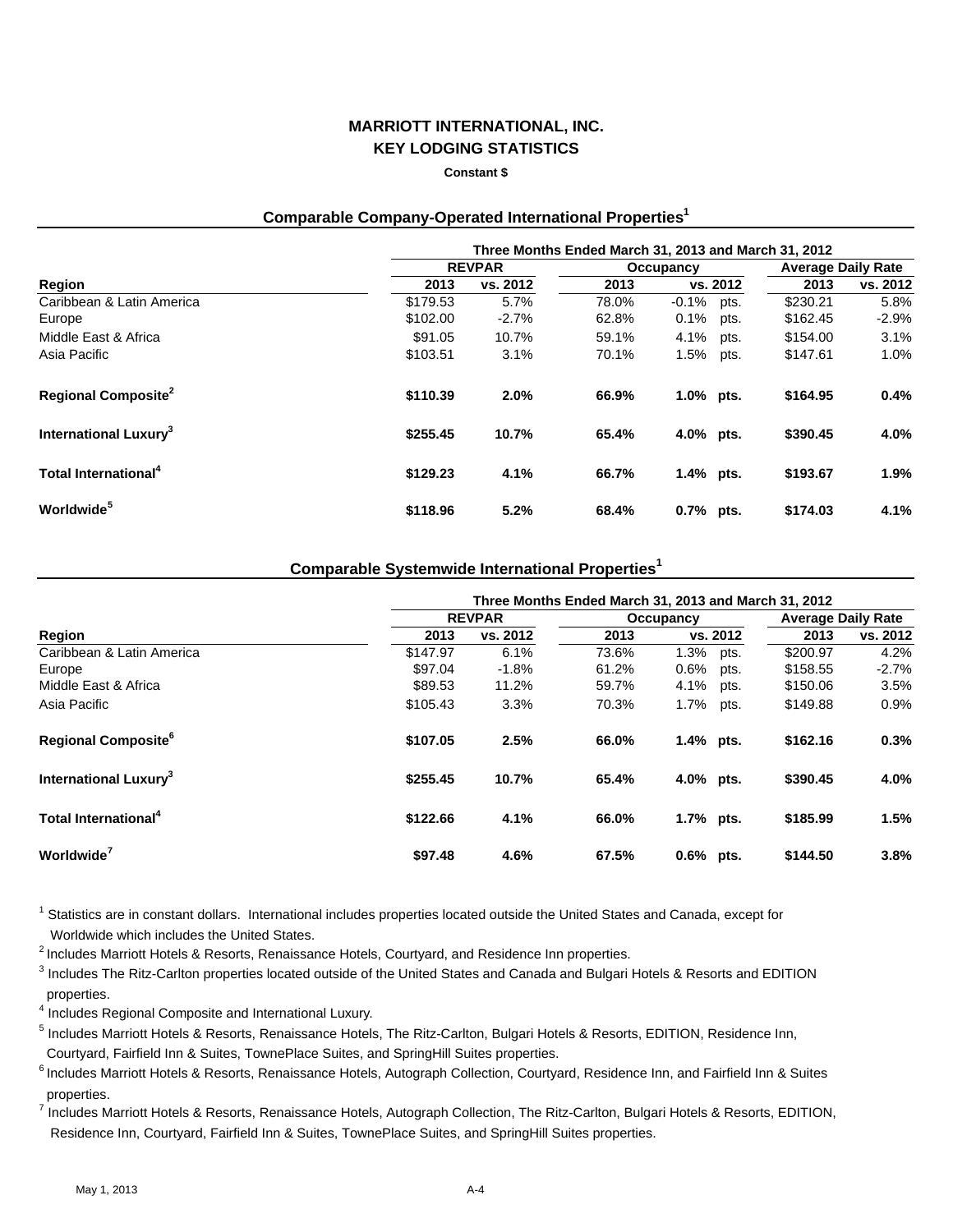## **MARRIOTT INTERNATIONAL, INC. KEY LODGING STATISTICS**

# **Comparable Company-Operated North American Properties1**

|                                                           | Three Months Ended March 31, 2013 and March 31, 2012 |          |           |              |          |                           |          |  |
|-----------------------------------------------------------|------------------------------------------------------|----------|-----------|--------------|----------|---------------------------|----------|--|
|                                                           | <b>REVPAR</b>                                        |          | Occupancy |              |          | <b>Average Daily Rate</b> |          |  |
| <b>Brand</b>                                              | 2013                                                 | vs. 2012 | 2013      |              | vs. 2012 | 2013                      | vs. 2012 |  |
| <b>Marriott Hotels &amp; Resorts</b>                      | \$125.81                                             | 5.5%     | 70.8%     | $0.5\%$      | pts.     | \$177.68                  | 4.7%     |  |
| Renaissance Hotels                                        | \$130.91                                             | 6.7%     | 72.7%     | $0.3\%$      | pts.     | \$180.16                  | 6.2%     |  |
| <b>Composite North American Full-Service</b>              | \$126.53                                             | 5.7%     | 71.1%     | $0.5%$ pts.  |          | \$178.03                  | 4.9%     |  |
| The Ritz-Carlton                                          | \$245.10                                             | 8.9%     | 71.7%     | 1.3%         | pts.     | \$341.79                  | 6.9%     |  |
| <b>Composite North American Full-Service &amp; Luxury</b> | \$138.63                                             | 6.2%     | 71.1%     | $0.6\%$ pts. |          | \$194.87                  | 5.4%     |  |
| Courtyard                                                 | \$76.82                                              | 3.5%     | 63.3%     | $-0.9%$      | pts.     | \$121.41                  | 4.9%     |  |
| <b>SpringHill Suites</b>                                  | \$75.55                                              | 10.1%    | 67.8%     | 4.0%         | pts.     | \$111.37                  | $3.7\%$  |  |
| Residence Inn                                             | \$91.58                                              | 5.7%     | 72.3%     | 1.2%         | pts.     | \$126.59                  | 4.0%     |  |
| <b>TownePlace Suites</b>                                  | \$56.38                                              | 2.5%     | 62.9%     | -3.4%        | pts.     | \$89.63                   | 8.1%     |  |
| <b>Composite North American Limited-Service</b>           | \$80.18                                              | 4.8%     | 66.3%     | $0.0\%$ pts. |          | \$121.02                  | 4.7%     |  |
| <b>Composite - All</b>                                    | \$114.27                                             | 5.8%     | 69.1%     | $0.4\%$ pts. |          | \$165.36                  | 5.3%     |  |

# **Comparable Systemwide North American Properties<sup>1</sup>**

|                                                           | Three Months Ended March 31, 2013 and March 31, 2012 |          |           |              |          |                           |          |  |
|-----------------------------------------------------------|------------------------------------------------------|----------|-----------|--------------|----------|---------------------------|----------|--|
|                                                           | <b>REVPAR</b>                                        |          | Occupancy |              |          | <b>Average Daily Rate</b> |          |  |
| <b>Brand</b>                                              | 2013                                                 | vs. 2012 | 2013      |              | vs. 2012 | 2013                      | vs. 2012 |  |
| Marriott Hotels & Resorts                                 | \$112.43                                             | 4.9%     | 68.5%     | $0.8\%$      | pts.     | \$164.21                  | 3.7%     |  |
| Renaissance Hotels                                        | \$110.49                                             | 5.8%     | 69.5%     | 0.8%         | pts.     | \$159.09                  | 4.6%     |  |
| <b>Autograph Collection Hotels</b>                        | \$151.98                                             | 5.6%     | 74.1%     | $0.0\%$      | pts.     | \$205.05                  | 5.6%     |  |
| <b>Composite North American Full-Service</b>              | \$113.40                                             | 5.1%     | 68.8%     | $0.8\%$ pts. |          | \$164.83                  | 3.9%     |  |
| The Ritz-Carlton                                          | \$245.10                                             | 8.9%     | 71.7%     | 1.3%         | pts.     | \$341.79                  | 6.9%     |  |
| <b>Composite North American Full-Service &amp; Luxury</b> | \$121.06                                             | 5.5%     | 69.0%     | $0.8\%$ pts. |          | \$175.53                  | 4.3%     |  |
| Courtyard                                                 | \$79.47                                              | 3.9%     | 65.5%     | $-0.1\%$     | pts.     | \$121.42                  | 4.0%     |  |
| Fairfield Inn & Suites                                    | \$59.29                                              | 4.3%     | 62.3%     | 0.3%         | pts.     | \$95.22                   | 3.8%     |  |
| <b>SpringHill Suites</b>                                  | \$71.97                                              | 5.0%     | 67.9%     | $0.9\%$      | pts.     | \$106.04                  | 3.7%     |  |
| Residence Inn                                             | \$89.77                                              | 4.3%     | 73.3%     | 0.1%         | pts.     | \$122.53                  | 4.1%     |  |
| TownePlace Suites                                         | \$61.62                                              | 1.4%     | 67.1%     | $-1.3%$      | pts.     | \$91.89                   | 3.3%     |  |
| <b>Composite North American Limited-Service</b>           | \$75.84                                              | 4.1%     | 67.1%     | $0.1\%$ pts. |          | \$113.07                  | 4.0%     |  |
| <b>Composite - All</b>                                    | \$92.39                                              | 4.8%     | 67.8%     | $0.3\%$ pts. |          | \$136.34                  | 4.2%     |  |

 $1$  Statistics include only properties located in the United States.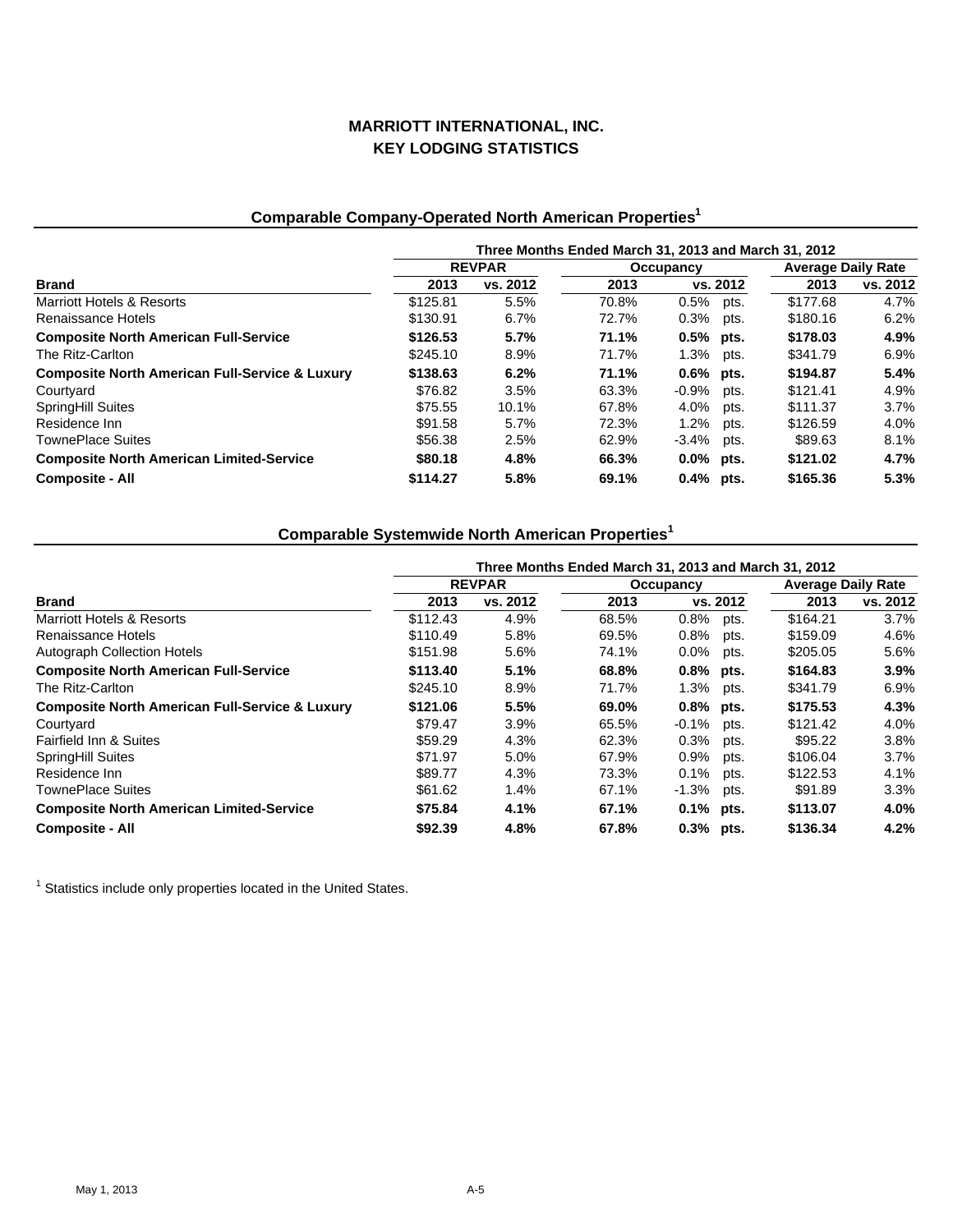### **MARRIOTT INTERNATIONAL, INC. NON-GAAP FINANCIAL MEASURES EBITDA**

(\$ in millions)

|                                                                  | Fiscal Year 2013 |                  |  |  |  |
|------------------------------------------------------------------|------------------|------------------|--|--|--|
|                                                                  |                  | First<br>Quarter |  |  |  |
| Net Income                                                       | \$               | 136              |  |  |  |
| Interest expense                                                 |                  | 31               |  |  |  |
| Tax provision                                                    |                  | 65               |  |  |  |
| Depreciation and amortization                                    |                  | 37               |  |  |  |
| Less: Depreciation reimbursed by third-party owners              |                  | (5)              |  |  |  |
| Interest expense from unconsolidated joint ventures              |                  |                  |  |  |  |
| Depreciation and amortization from unconsolidated joint ventures |                  | 3                |  |  |  |
| <b>EBITDA **</b>                                                 |                  | 268              |  |  |  |
| Increase over 2012 EBITDA                                        |                  | 25%              |  |  |  |

|                                                                  | <b>Fiscal Year 2012</b> |                         |   |                   |  |                         |    |                   |  |              |
|------------------------------------------------------------------|-------------------------|-------------------------|---|-------------------|--|-------------------------|----|-------------------|--|--------------|
|                                                                  |                         | <b>First</b><br>Quarter |   | Second<br>Quarter |  | <b>Third</b><br>Quarter |    | Fourth<br>Quarter |  | <b>Total</b> |
| Net Income                                                       |                         | 104                     | S | 143               |  | 143                     | S. | 181               |  | 571          |
| Interest expense                                                 |                         | 33                      |   | 34                |  | 29                      |    | 41                |  | 137          |
| Tax provision                                                    |                         | 43                      |   | 66                |  | 79                      |    | 90                |  | 278          |
| Depreciation and amortization                                    |                         | 29                      |   | 38                |  | 33                      |    | 45                |  | 145          |
| Less: Depreciation reimbursed by third-party owners              |                         | (4)                     |   | (4)               |  | (3)                     |    | (5)               |  | (16)         |
| Interest expense from unconsolidated joint ventures              |                         | 4                       |   | 4                 |  |                         |    | っ                 |  | 11           |
| Depreciation and amortization from unconsolidated joint ventures |                         | 6                       |   | 8                 |  |                         |    | 4                 |  | 20           |
| <b>EBITDA**</b>                                                  |                         | 215                     |   | 289               |  | 284                     |    | 358               |  | 1,146        |

\*\* Denotes non-GAAP financial measures. Please see page A-10 for information about our reasons for providing these alternative financial measures and the limitations on their use.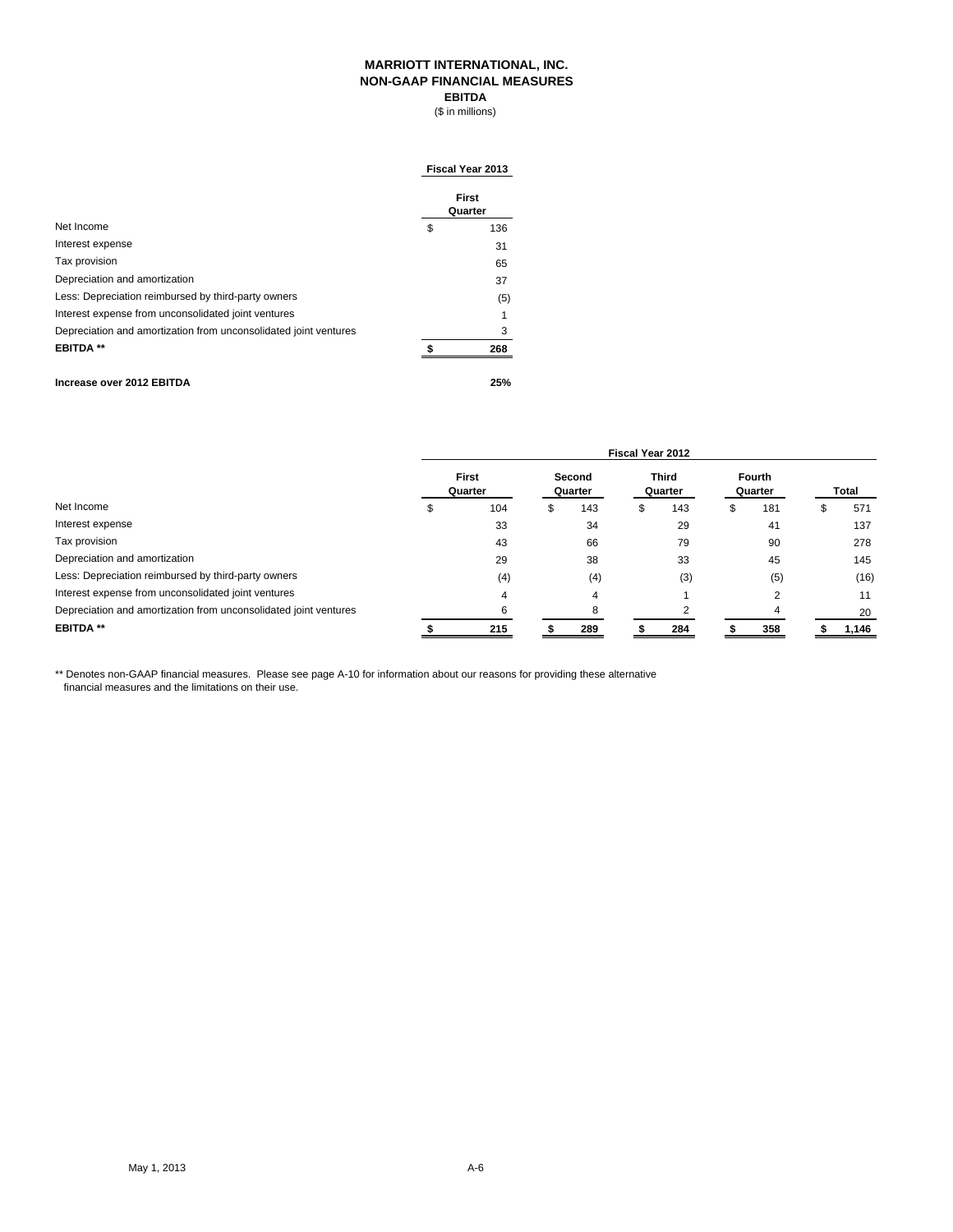### **MARRIOTT INTERNATIONAL, INC. NON-GAAP FINANCIAL MEASURES FULL YEAR EBITDA FORECASTED 2013**

(\$ in millions)

|                                                                  |    |                                           | Range |       |    |                                      |
|------------------------------------------------------------------|----|-------------------------------------------|-------|-------|----|--------------------------------------|
|                                                                  |    | <b>Estimated EBITDA</b><br>Full Year 2013 |       |       |    | <b>As Reported</b><br>Full Year 2012 |
| Net Income                                                       | \$ | 606                                       | \$    | 653   | \$ | 571                                  |
| Interest expense                                                 |    | 125                                       |       | 125   |    | 137                                  |
| Tax provision                                                    |    | 294                                       |       | 317   |    | 278                                  |
| Depreciation and amortization                                    |    | 160                                       |       | 160   |    | 145                                  |
| Less: Depreciation reimbursed by third-party owners              |    | (20)                                      |       | (20)  |    | (16)                                 |
| Interest expense from unconsolidated joint ventures              |    | 5                                         |       | 5     |    | 11                                   |
| Depreciation and amortization from unconsolidated joint ventures |    | 15                                        |       | 15    |    | 20                                   |
| <b>EBITDA **</b>                                                 |    | 1,185                                     | S     | 1,255 |    | 1,146                                |
| Increase over 2012 EBITDA**                                      |    | 3%                                        |       | 10%   |    |                                      |
| Less: Gain on Courtyard JV sale, pretax                          |    |                                           |       |       |    | (41)                                 |
| <b>Adjusted EBITDA **</b>                                        |    |                                           |       |       |    | 1,105                                |
| Increase over 2012 Adjusted EBITDA**                             |    | 7%                                        |       | 14%   |    |                                      |

\*\* Denotes non-GAAP financial measures. Please see page A-10 for information

about our reasons for providing these alternative financial measures and the limitations on their use.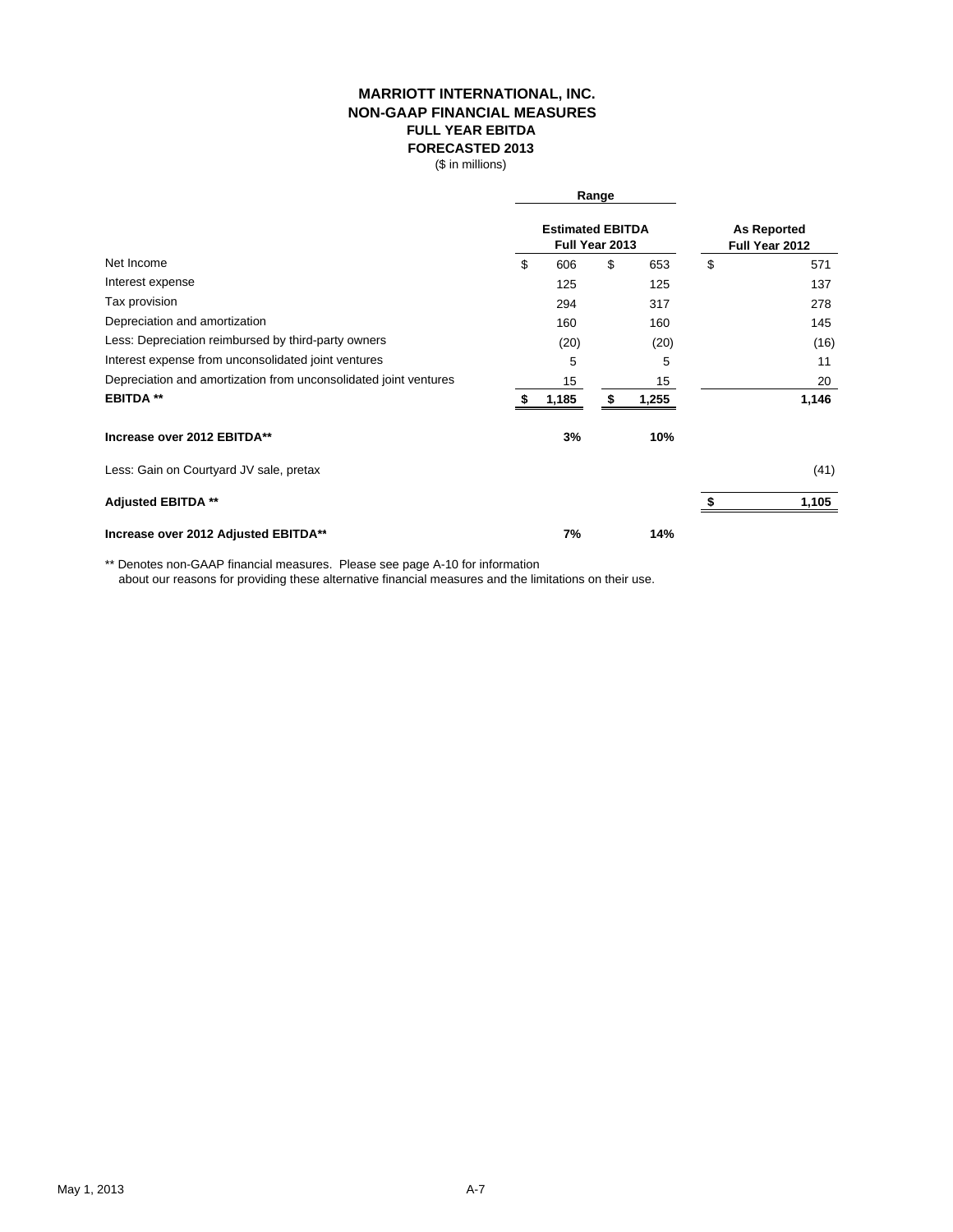### **MARRIOTT INTERNATIONAL, INC. NON-GAAP FINANCIAL MEASURES OPERATING INCOME MARGIN EXCLUDING COST REIMBURSEMENTS FIRST QUARTER 2013 AND 2012**

(\$ in millions)

| <b>OPERATING INCOME MARGIN</b>                            | <b>First Quarter</b><br>2013 |   |         |  |  |
|-----------------------------------------------------------|------------------------------|---|---------|--|--|
| <b>Operating Income</b>                                   | 226                          |   | 175     |  |  |
| Total revenues as reported                                | \$<br>3.142                  | S | 2,552   |  |  |
| Less: cost reimbursements                                 | (2,548)                      |   | (2,035) |  |  |
| Total revenues excluding cost reimbursements **           | 594                          |   | 517     |  |  |
| Operating income margin, excluding cost reimbursements ** | 38%                          |   | 34%     |  |  |

\*\*Denotes non-GAAP financial measures. Please see page A-10 for additional information about our reasons for providing these alternative financial measures and the limitations on their use.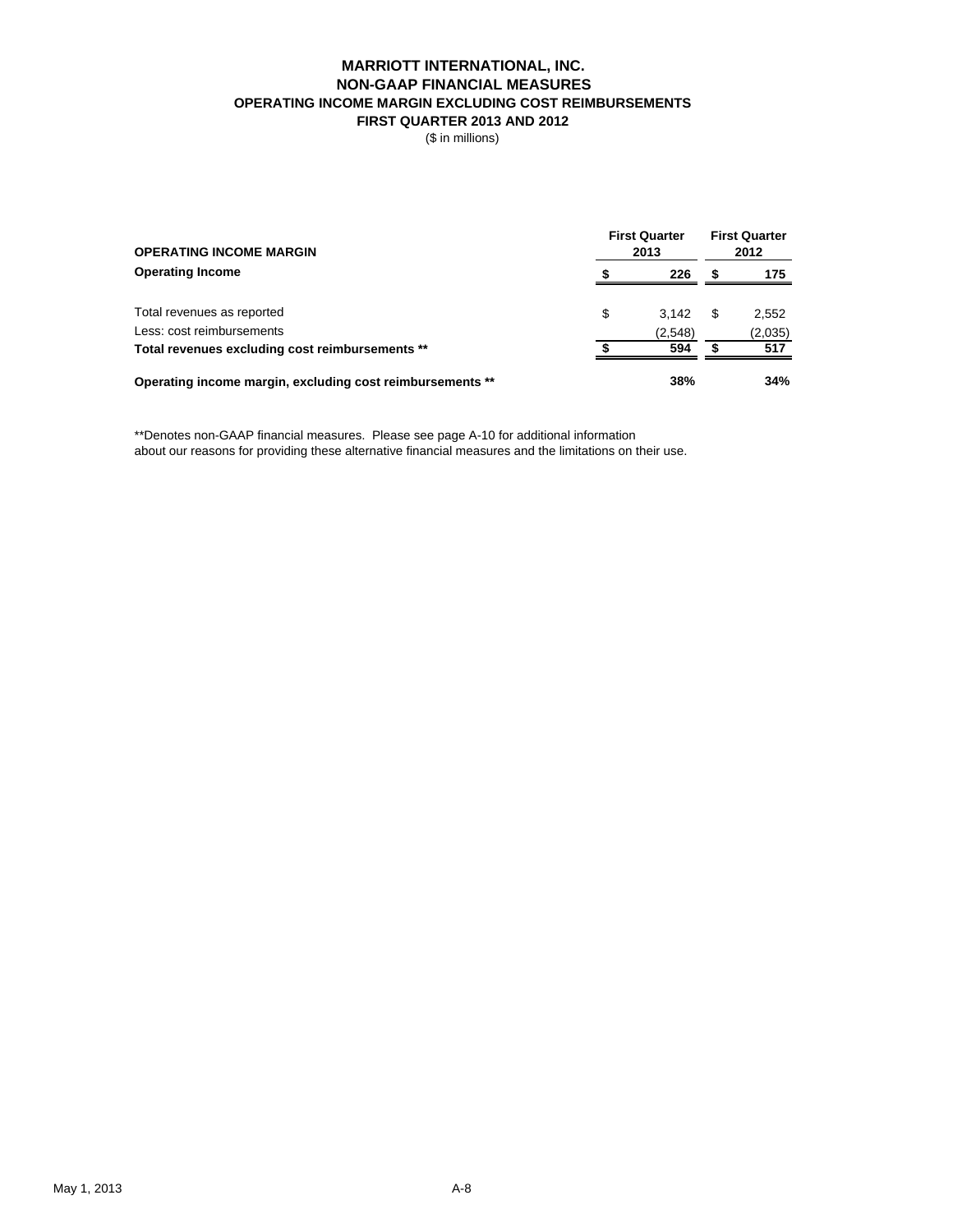### **MARRIOTT INTERNATIONAL, INC.**

### **NON-GAAP FINANCIAL MEASURES**

### **ADJUSTED 2012 EPS EXCLUDING GAIN ON COURTYARD JV SALE, NET OF TAX**

(in millions, except per share amounts)

|                                                   |  | Range<br><b>Estimated Full Year</b><br>2013 |  |      |    |        |  |
|---------------------------------------------------|--|---------------------------------------------|--|------|----|--------|--|
|                                                   |  |                                             |  |      |    |        |  |
| Net income, as reported                           |  |                                             |  |      | \$ | 571    |  |
| Less: Gain on Courtyard JV sale, net of tax       |  |                                             |  |      |    | (25)   |  |
| Net income, as adjusted **                        |  |                                             |  |      |    | 546    |  |
| <b>DILUTED EPS AS REPORTED</b>                    |  |                                             |  |      | \$ | 1.72   |  |
| DILUTED PER SHARE GAIN ON COURTYARD JV SALE       |  |                                             |  |      |    | (0.08) |  |
| <b>DILUTED EPS AS ADJUSTED"</b>                   |  |                                             |  |      |    | 1.64   |  |
| <b>DILUTED EPS GUIDANCE</b>                       |  | 1.93                                        |  | 2.08 |    |        |  |
| <b>INCREASE OVER 2012 DILUTED EPS</b>             |  | 12%                                         |  | 21%  |    |        |  |
| <b>INCREASE OVER 2012 ADJUSTED DILUTED EPS **</b> |  | 18%                                         |  | 27%  |    |        |  |
| <b>Diluted Shares</b>                             |  |                                             |  |      |    | 332.9  |  |

\*\* Denotes non-GAAP financial measures. Please see page A-10 for information

about our reasons for providing these alternative financial measures and the limitations on their use.